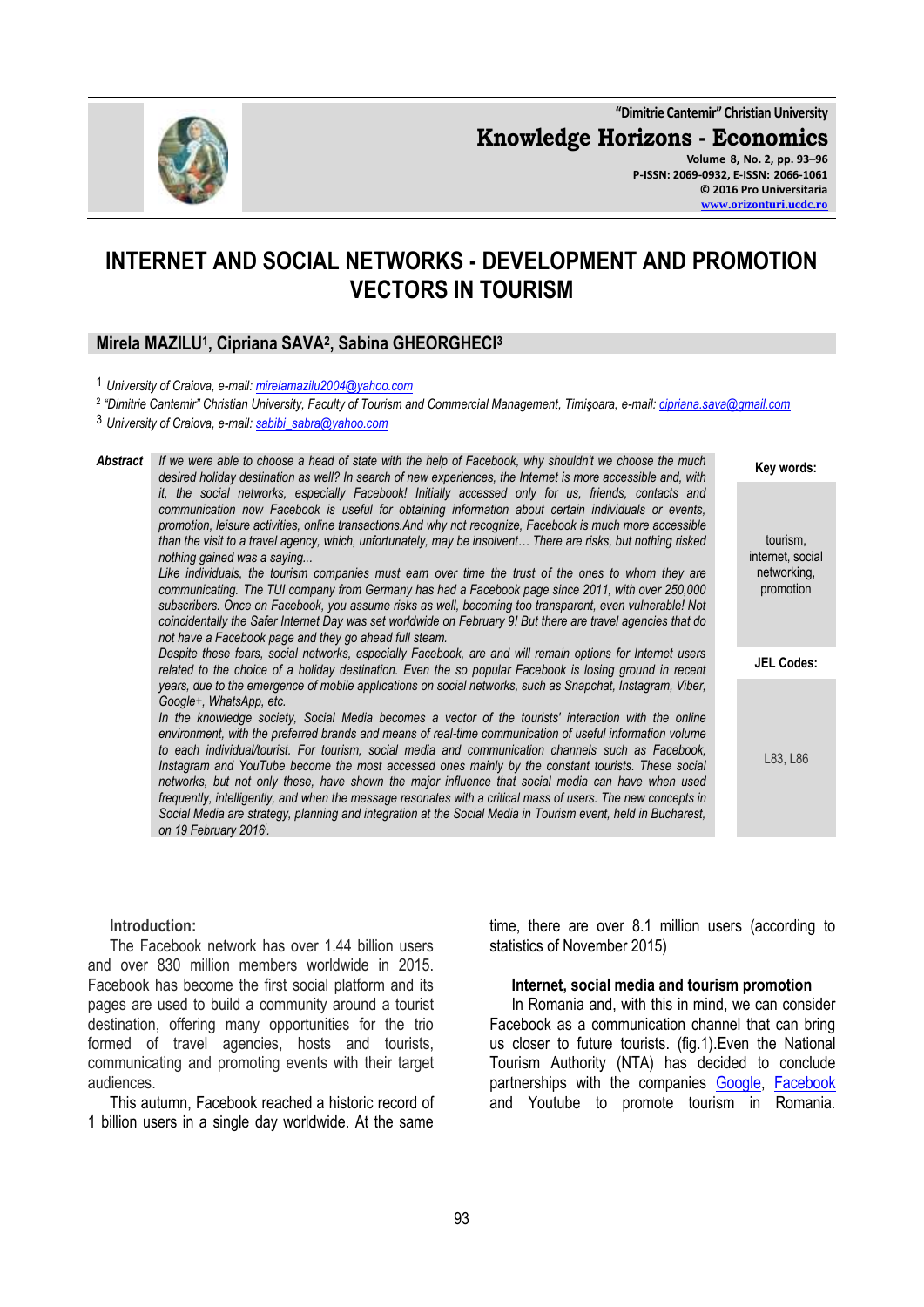

Fig.1.The evolution of Facebook users in Romania (source: http: //www.facebrands.ro/demografice.html)

Facebook's growth is impressive in the last 5 years: thus, in November 2015, there were 8.1 million users, compared to October 2014: 7.2 million users, with visible differences between the age groups and populations that access it, the dominating segment being between 25-34 years with a rate of about 30% of those who access Facebook, followed by those between 18-24 years (23.1%), as opposed to the elderly population over 65 years representing only 1.9% (fig.2)

Despite a noticeable slowdown, Facebook continues to be the instrument at hand of the tourism specialists, making it grow, and now even exceeding 800 million members. Everyone fumbles on this type of informational and relational support, but we can identify some trends. One could say that the main objective is to make life easier for tourists and allow them to make the right choice. Overall there have been tools for use in the field of accessing tourist destinations, focusing primarily on:

 Giving advice: about the destination, focused on the interests of tourists on leisure activities and events. Ideally, all of the offers should be customized depending on each individual, but Facebook does not actually allow it because setting up a page on a tourism topic, either as a destination or for accommodation or other services, tends to be very difficult to manage in the experts' opinion;



Fig.2 Age structure of Facebook users Source: http: //www.facebrands.ro/demografice.html

Table 1 Social Media in Romania, in 2015

| 8,100,000<br>URKE INTERNATIVES<br><b>SALTAGEORIE I: RETRAINE</b>                   | <b>NA</b>                                                                |  |  |
|------------------------------------------------------------------------------------|--------------------------------------------------------------------------|--|--|
| 1,810,000<br><b>SIGNS INCONSISTS</b><br><b>CANADI / MATCHER HOMES &amp; STRIKE</b> | <b>NA</b>                                                                |  |  |
| <b>NA</b>                                                                          | 1,163,961<br><b>LAKWRITHE MELLINGS</b>                                   |  |  |
| 949,601<br><b>LEAST BASEMENTS</b><br><b>EXPECTIVES IT MAY BE AN ARREST WITHOUT</b> | 2,741,481<br>sunsketcher unknowling is<br><b>KATE, Family Lake Print</b> |  |  |
| 94,160<br>tames' distribution by                                                   | 812,886<br><b>CRANCRIDGE</b>                                             |  |  |
| 379,454<br><b>NUMBER OF STREET</b>                                                 | 28,795<br><b>ALCOHOL: LANGER</b><br>Adducts I contractable and           |  |  |
| 89.118<br><b>Talatowith</b>                                                        | 10.738<br>autone blasse<br><b>GELERIA - GALICIARE SHOP</b>               |  |  |
| 362,636<br><b>NUMBER OF STANDARDS</b>                                              | 219.024<br><b>AUTOROFF CLAUSTER</b>                                      |  |  |
| 824,687<br>MARK ACCORDINATO<br>AROUND CONTRACTOR                                   | 7,000,000<br>MASAuguler-Scheldtruite<br><b>CARLING CARRIER ANNUS</b>     |  |  |
| <b>NA</b>                                                                          | 2,219,930<br>Tone insertion and reserve (Witchness)                      |  |  |
| <b>NA</b>                                                                          | 1,197,706<br>methorism which trees.<br><b>CONTRACT CARDS AND</b>         |  |  |
|                                                                                    | <b>MOUNT CONTROLLED HIM</b><br><b>PER STREET</b>                         |  |  |

(Source: http: //www.manafu.ro/2015/11/social-mediain-romania-noiembrie-2015/)

 The proposal of innovative and complex or allinclusive tourist packages related to accommodation, transport, services, although is much less used in Europe, there being even reluctant views on this type of approach.

 Attracting supporters, even to participate in animation by offering advice, recommending places or activities, exchanging opinions, feedback after trips, certain memories, photos, updated information, etc.

Unfortunately, many tourist destinations consider their presence on Facebook more advantageous than on a website, forgetting that the information on Facebook is not consumed in the same way, the more that it is a fact that Facebook requires some changes in its policy, it not being a browser, a research tool, but more an updated networking one .Surely, we shall use travel agencies and the advice provided by their consultants, but in 2016 we shall aim mainly at the online tourism and the niche tourism.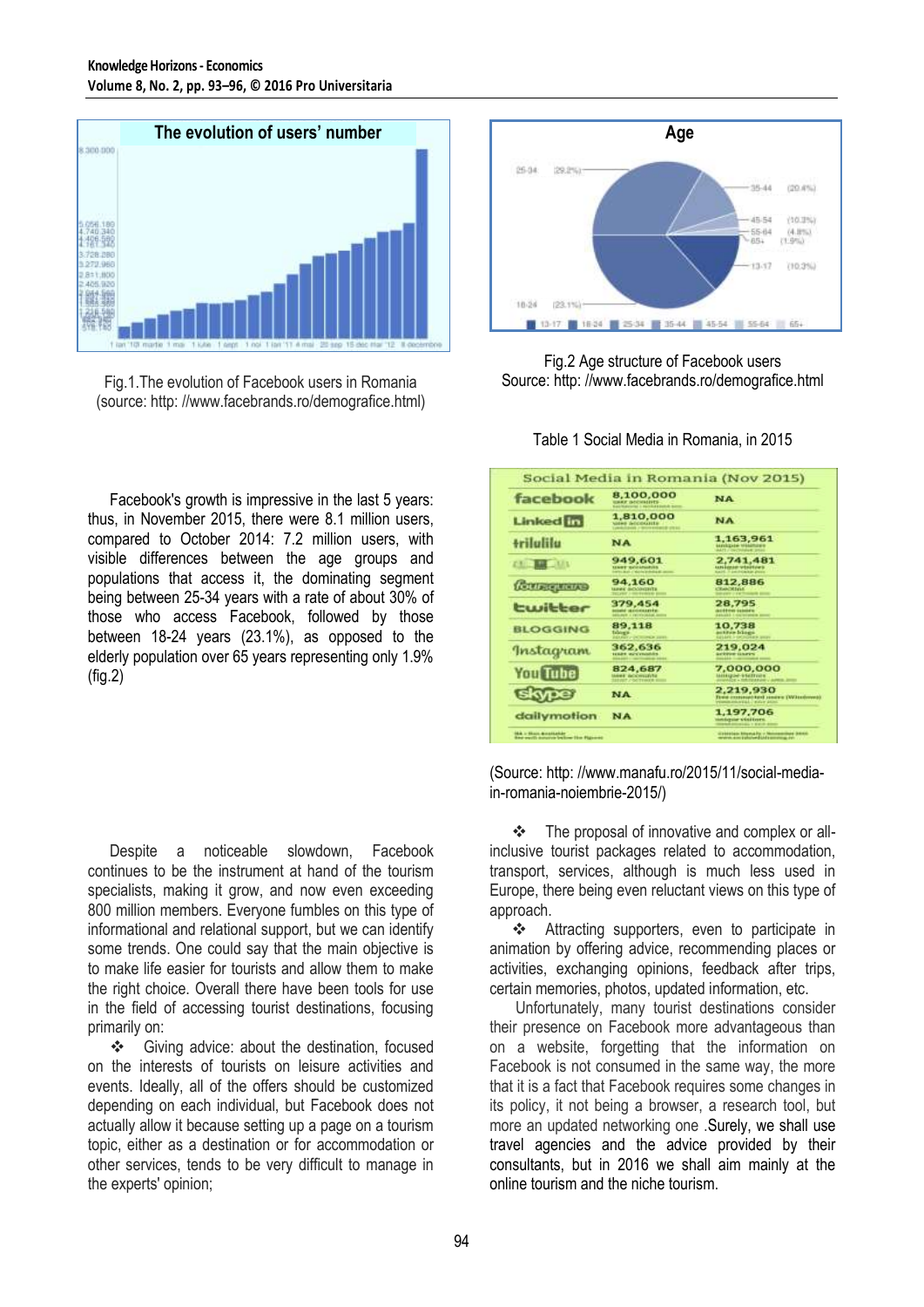A remarkable phenomenon is the promotion of tourism in shaping the tourism blogosphere in Romania - the travel bloggers' community has approx. 270 members, it is a united community, primarily and voluntarily formed of simple aficionados of the tourism phenomenon, even experts in the field, whose tips are an informational source, accessible to the tourist in lack of creativity.

The saying "*if you do not have a website, you do not exist*" transformed into "*if you are not on Facebook, you do not exist! "*

This autumn, Facebook reached a historic record of **1 billion users** in a single day worldwide.

Facebook's growth is impressive in the last 5 years: thus, in November 2015, there were 8.1 million users, compared to October 2014: 7.2 million users. Even if Facebook becomes leaky, knowing our location, the travels or other information related to ourselves, the number of Facebook users is skyrocketing, including its guidelines for the promotion of tourism offers.

### Table 2 The situation of internet users (depending on age and occupation) in 201**5** The proportion of the persons, aged 16-74, who have accessed the Internet in the last 3 months for various purposes, according to their occupation, in 2015

|                                                                                                                             | -% of the total number of persons, aged 16-74, according to their occupation                         |            |                 |                         |           |               |                   |                                             |
|-----------------------------------------------------------------------------------------------------------------------------|------------------------------------------------------------------------------------------------------|------------|-----------------|-------------------------|-----------|---------------|-------------------|---------------------------------------------|
| Purpose of Internet access. <sup>14</sup>                                                                                   | Total number of<br>persons, aged<br>(16-74, who have<br>accessed the-<br><b>Internet<sup>4</sup></b> | Occupation |                 |                         |           |               |                   |                                             |
|                                                                                                                             |                                                                                                      | employee?  | lı<br>lemployer | freelancer <sup>9</sup> | unemploys | retired<br>¢, | pupil.<br>student | Another-<br>inactive <sup>.</sup><br>person |
| Participation in social networks!                                                                                           | 78.3                                                                                                 | 77,0       | 78.3            | 76,7                    | 89.2      | 48,3          | 93,7              | 82.7                                        |
| To send/receive emails!                                                                                                     | 76.3                                                                                                 | 78.7       | 88.0            | 59.8                    | 77.7      | 53.8          | 90.4              | 64,8                                        |
| Online reading of news newspaper magazine<br>websites!                                                                      | 67.2                                                                                                 | 71,7       | 83.7            | 54.8                    | 58.2      | 69.7          | 59.5              | 59.5                                        |
| Searching for information on health?                                                                                        | 47.6                                                                                                 | 51,0       | 54.1            | 36.8                    | 33.2      | 61,9          | 32.9              | 56.6                                        |
| Chairna da informatii donnen bruurri<br>Finding information on goods or services!                                           | 47.0                                                                                                 | 51,8       | 79.0            | 41,1                    | 42.1      | 40.5          | 38,2              | 37,0                                        |
| Using the services connected to travelling<br>and/or the assurance of accommodation during<br>travels?<br>cheesene multinut | 23.2                                                                                                 | 28.7       | 45.0            | 9.4                     | 12.7      | 16.0          | 18.7              | 11,6                                        |

multiple answer

**(**Source: http: //media.hotnews.ro/media\_server1/image-2015-12-21-20681140-0-scopuri2.jpg)

A recent study by the National Authority for Management and Regulation in Communications (ANCOM) shows that 90% of land internet users in Romania use the home Internet to search for information, read news and keep up to date with various events, while 77% of them use it to access social networks. The purposes for which the Internet is used in household can be classified into four categories: information, communication, recreation and electronic transactions.<sup>2</sup>

## **Conclusions:**

The online tourism development is included in optimistic forecasts, taking into account that increasingly more and more Romanians have internet access, the tourism market in Romania being dominated by classic agencies, by developing their own websites. We have recently found that more and more travel agencies have switched from the offline to the online sales system - bringing a growing number of tourists and, thus, implicitly the long-term success, being bound by the law on competition in force for any

market, including the tourism one, to adapt, to innovate in all the 4 components of the mix tourism marketing (promotion, price, product, positioning in the tourism market).

## **References**

Buhalis, D.1998 ,Strategic use of information technologies in the tourism industry, *Tourism Management*, 19, 409–421.

Buhalis, D.2004, eAirlines: strategic and tactical use of ICTs in the airline industry, Information & Management 41,pp805–825

Buhalis, D., Licata, M.C.,2002, The future of eTourism intermediaries, *Tourism Management*, 23, 207–220.

Carlsson, B., Jacobsson, S., Holmén, M., Rickne, A.2002 ,Innovation systems: analytical and methodological issues, *Research Policy* 31 pp. 233– 245.

Charbit, C., Fernandez, V.2003 Sous le régime des communautés : Interactions cognitives et collectifs en